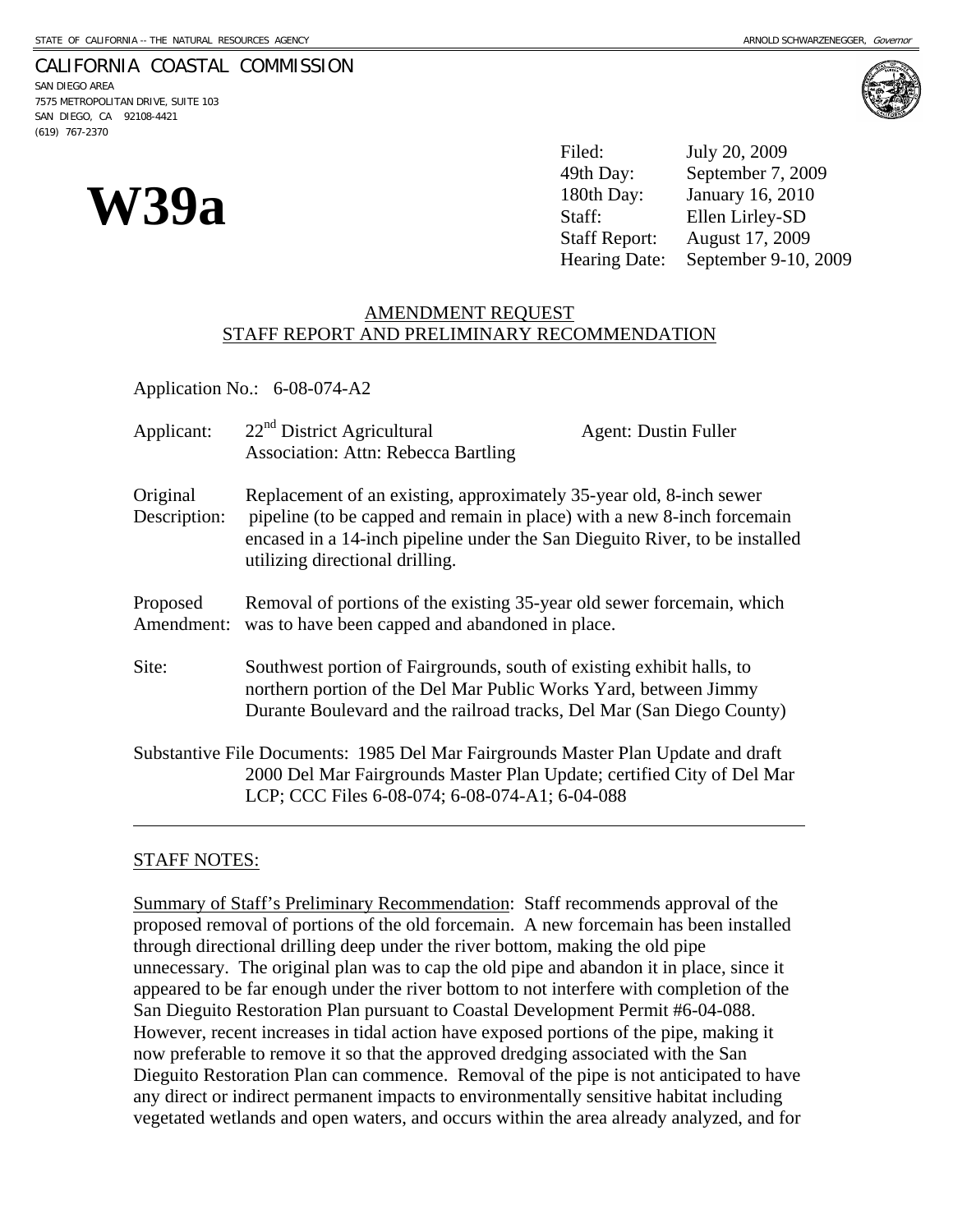which mitigation was already required, if necessary, as part of implementation of the San Dieguito Restoration Plan. Recommended conditions call for application of construction BMPs, identification of any unforeseen biological impacts and a reminder that all conditions of the original permit remain in full force and effect, such as the submission of permits or authorization from other agencies, since their permits must also be amended, and the waiver of liability previously agreed to.

Chapter 3 of the Coastal Act is the legal standard of review.

# I. PRELIMINARY STAFF RECOMMENDATION:

The staff recommends the Commission adopt the following resolution:

# **MOTION:** *I move that the Commission approve the proposed amendment to Coastal Development Permit No. 6-08- 074 pursuant to the staff recommendation.*

# **STAFF RECOMMENDATION OF APPROVAL:**

Staff recommends a **YES** vote. Passage of this motion will result in approval of the amendment as conditioned and adoption of the following resolution and findings. The motion passes only by affirmative vote of a majority of the Commissioners present.

# **RESOLUTION TO APPROVE A PERMIT AMENDMENT:**

The Commission hereby approves the coastal development permit amendment on the grounds that the development as amended and subject to conditions, will be in conformity with the policies of Chapter 3 of the Coastal Act and will not prejudice the ability of the local government having jurisdiction over the area to prepare a Local Coastal Program conforming to the provisions of Chapter 3. Approval of the permit amendment complies with the California Environmental Quality Act because either 1) feasible mitigation measures and/or alternatives have been incorporated to substantially lessen any significant adverse effects of the amended development on the environment, or 2) there are no feasible mitigation measures or alternatives that would substantially lessen any significant adverse impacts of the amended development on the environment.

II. Special Conditions.

 $\overline{a}$ 

The permit is subject to the following conditions:

 **1. Construction Impacts/Restoration.** PRIOR TO ISSUANCE OF THE COASTAL DEVELOPMENT PERMIT, the existing condition/location of any wetland vegetation surrounding the site, including staging areas and construction corridors, shall be documented. The existing condition survey shall also overlay the San Dieguito Restoration Plan footprint in this area. In addition, the applicant shall commit in writing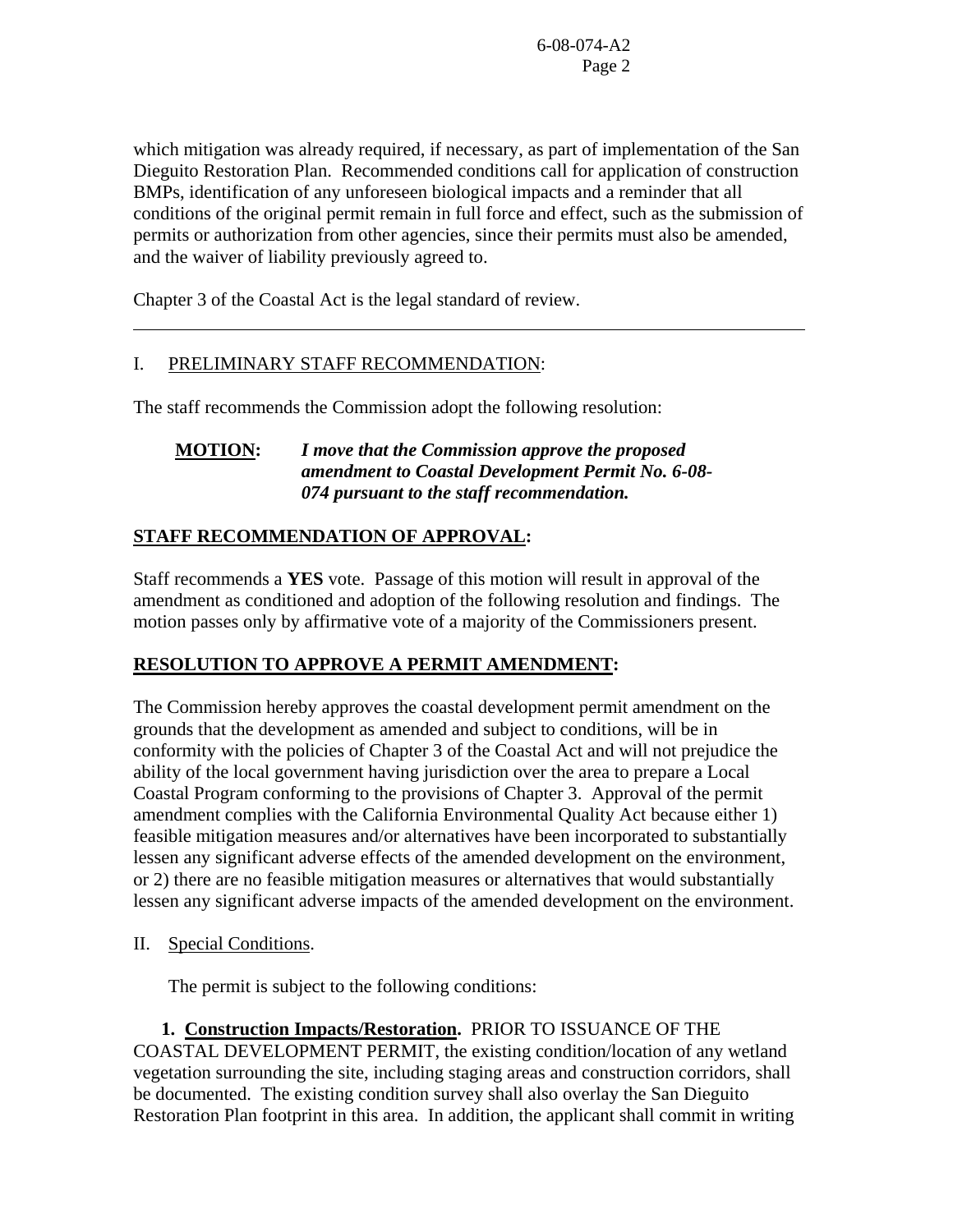to conduct and submit a post-construction survey to determine actual impacts to the vegetation and substrate within 60 days of completion of the project. The existing condition survey and commitment to conduct the post-construction survey shall be submitted for review and written approval of the Executive Director. If no permanent or temporary impacts have occurred, nothing further is required through this condition. If any temporary impacts to wetlands have occurred, beyond those already approved and for which mitigation was required pursuant to 6-04-088 (San Dieguito Restoration Plan), the applicant shall then submit for review and written approval of the Executive Director, a detailed revegetation plan that includes the following components:

a. The Post-Construction Survey.

b. Areas subjected to temporary wetland impacts shall be revegetated at a 1:1 ratio with native wetland plants from local stock.

c. Areas subjected to temporary upland impacts shall be revegetated at a 1:1 ratio. Drought tolerant, non-invasive native plants from local stock shall be utilized to re-establish the area consistent with historic conditions. Use of pesticides and rodenticides shall be prohibited.

d. The following goals, objectives, and performance standards shall apply for the sites of any temporary impacts:

1. Full restoration of all temporary wetland impacts. Restoration of temporarily impacted areas shall include at a minimum, restoration of before-impact hydrology, removal of all non-native plant species, and replanting with locally collected native wetland plant species.

2. Success criteria and final performance monitoring shall require and assess, respectively, that coverage of areas disturbed by construction activities be similar to adjacent non-impacted reference sites within 1 year of completion of construction activities.

e. The final design and construction methods that will be used to ensure the restoration sites achieve the defined goals, objectives, and performance standards.

f. Submittal, within 30 days of completion of initial restoration work, of postrestoration plans demonstrating that the revegetated areas have been established in accordance with the approved design and construction methods.

g. A survey taken one year after revegetation identifying the quantity and quality of the restored plants and compliance with the above success criteria. If the survey demonstrates the revegetation has been unsuccessful, in part or in whole, the survey shall include a plan for remediation and further surveys/reports until the sites are fully restored.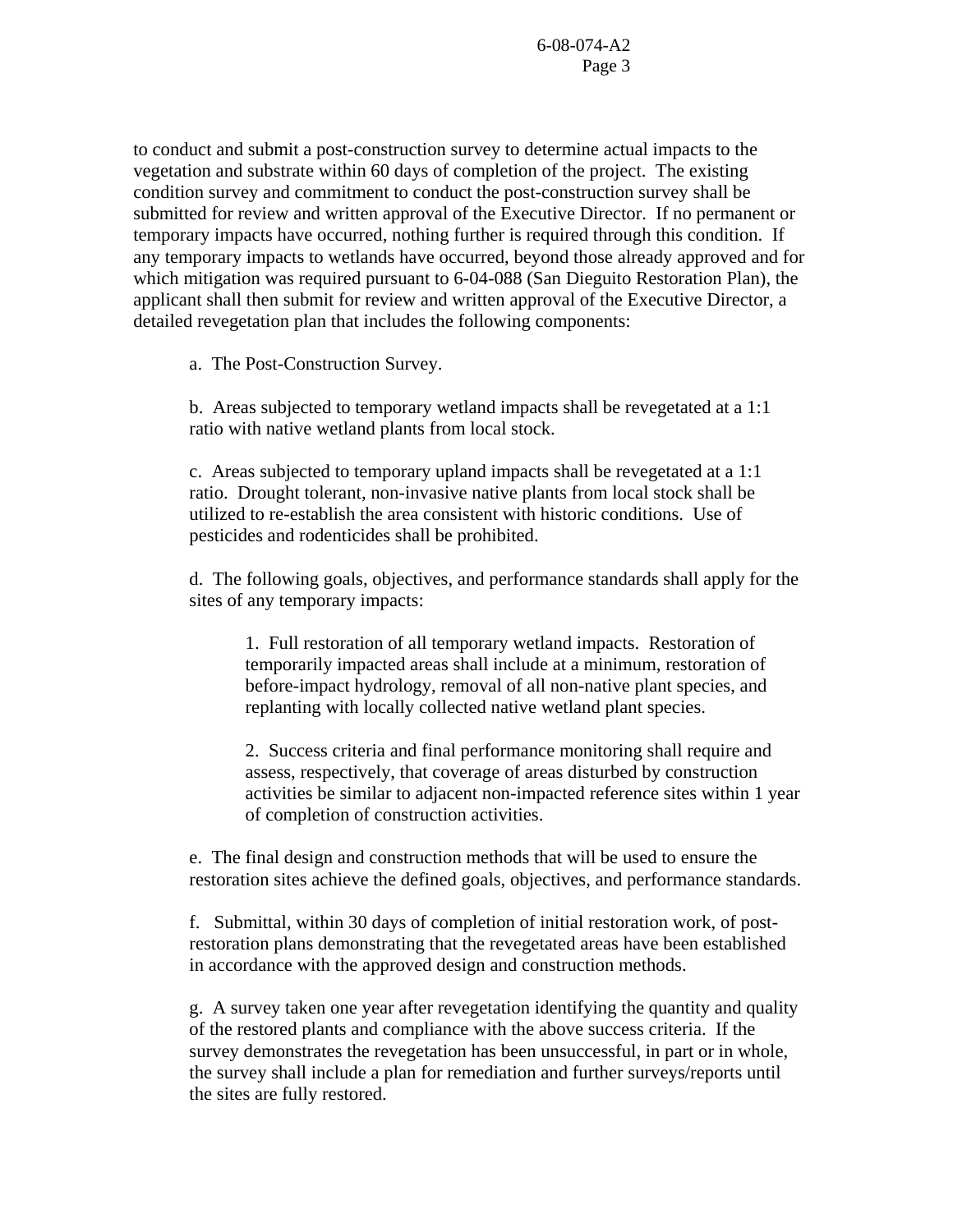h. All surveys, reports or other documentation of the revegetation effort shall be submitted to the San Diego office of the Coastal Commission within 30 days of completion.

i. If the post-construction survey identifies that permanent wetland impacts have occurred, a permit amendment is required to address the identified impacts. Mitigation shall be provided for any identified permanent wetland impacts at a ratio of not less than 4:1.

The permittee shall undertake the development in accordance with the approved plans. Any proposed changes to the approved plans shall be reported to the Executive Director. No changes to the plans shall occur without a Coastal Commission approved amendment to this coastal development permit unless the Executive Director determines that no amendment is legally required.

 **2. Construction Best Management Practices**. The applicant shall apply all applicable parameters of the Construction BMP Plan, Del Mar Fairgrounds, Sewer Force Main Replacement, prepared by Fuscoe Engineering and dated July, 2008 to the subject forcemain removal process. No changes to the BMP Plan shall occur without an amendment to this coastal development permit unless the Executive Director determines that no amendment is legally required.

 **3. Prior Conditions of Approval**. All prior conditions of approval of the permit 6- 08-074, as amended, not specifically revised herein, shall remain in full force and effect.

III. Findings and Declarations.

The Commission finds and declares as follows:

 1. Project History/Amendment Description. The applicant proposes to amend the original permit to install a new sewer forcemain in order to remove portions of an approximately 35-year-old, 8-inch sewer line running beneath the San Dieguito River that was originally proposed to be capped and abandoned in place. The pipe to be removed is located approximately 50 feet west of the replacement pipe that was installed pursuant to the original permit. Since installation of the new pipe, portions of the abandoned pipe have become exposed (approximately 75 lineal feet). Additional portions may become exposed in the future, since this stretch of the San Dieguito River will be dredged to further increase tidal action pursuant to Coastal Development Permit (CDP) #6-04-088, which authorizes the San Dieguito Restoration Plan. That dredging operation will become far more difficult, although it could still go forward, if the subject amendment is not approved. Therefore, not only the 75 lineal feet of pipe currently exposed will be removed, but also an additional 135 lineal feet that is just beneath the riverbed surface.

The project is potentially located within two permit jurisdictions with two different legal standards of review. The riverbed, which is subject to tidal action, is an area of original jurisdiction where permit authority is held by the Coastal Commission, and Chapter 3 of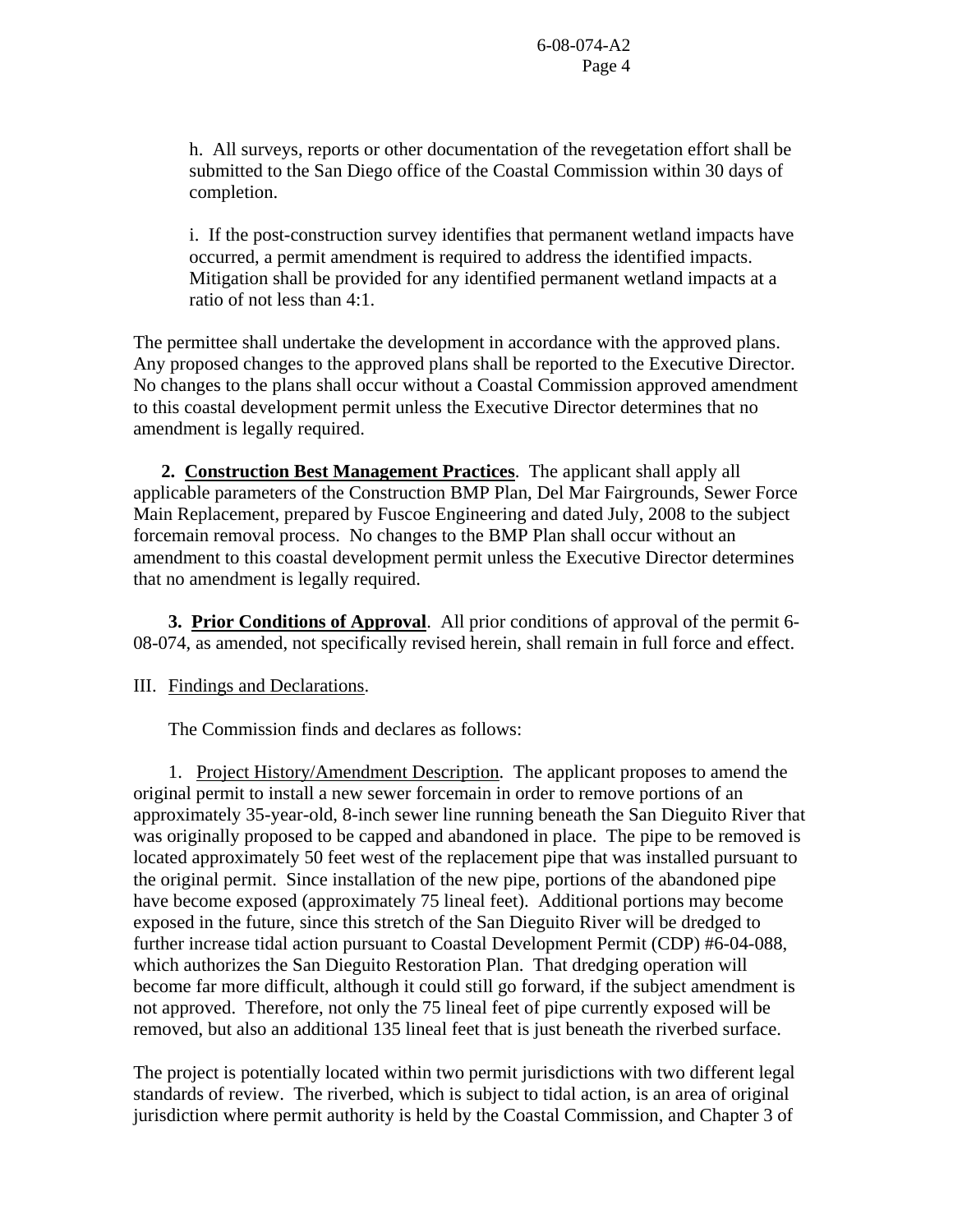the Coastal Act is the standard of review. The Del Mar Public Works Yard is within the City of Del Mar's LCP, with coastal development permits being issued by the City with the certified LCP as the standard of review. Thus, although the entire project has been described to present the full picture, this permit amendment only addresses that area within the Coastal Commission's jurisdiction, which includes all portions of the development except for any portion located upland at the Del Mar Public Works Yard.

 2. Water Quality/Biological Resources. The following Coastal Act policies are most pertinent to this issue, and state:

#### **Section 30230**

 Marine resources shall be maintained, enhanced, and where feasible, restored. Special protection shall be given to areas and species of special biological or economic significance. Uses of the marine environment shall be carried out in a manner that will sustain the biological productivity of coastal waters and that will maintain healthy populations of all species of marine organisms adequate for longterm commercial, recreational, scientific, and educational purposes.

#### **Section 30231**

 The biological productivity and the quality of coastal waters, streams, wetlands, estuaries, and lakes appropriate to maintain optimum populations of marine organisms and for the protection of human health shall be maintained and, where feasible, restored through, among other means, minimizing adverse effects of waste water discharges and entrainment, controlling runoff, preventing depletion of ground water supplies and substantial interference with surface water flow, encouraging waste water reclamation, maintaining natural vegetation buffer areas that protect riparian habitats, and minimizing alteration of natural streams.

### **Section 30233**

 (a) The diking, filling, or dredging of open coastal waters, wetlands, estuaries, and lakes shall be permitted in accordance with other applicable provisions of this division, where there is no feasible less environmentally damaging alternative, and where feasible mitigation measures have been provided to minimize adverse environmental effects, and shall be limited to the following:

 (l) New or expanded port, energy, and coastal-dependent industrial facilities, including commercial fishing facilities.

 (2) Maintaining existing, or restoring previously dredged, depths in existing navigational channels, turning basins, vessel berthing and mooring areas, and boat launching ramps.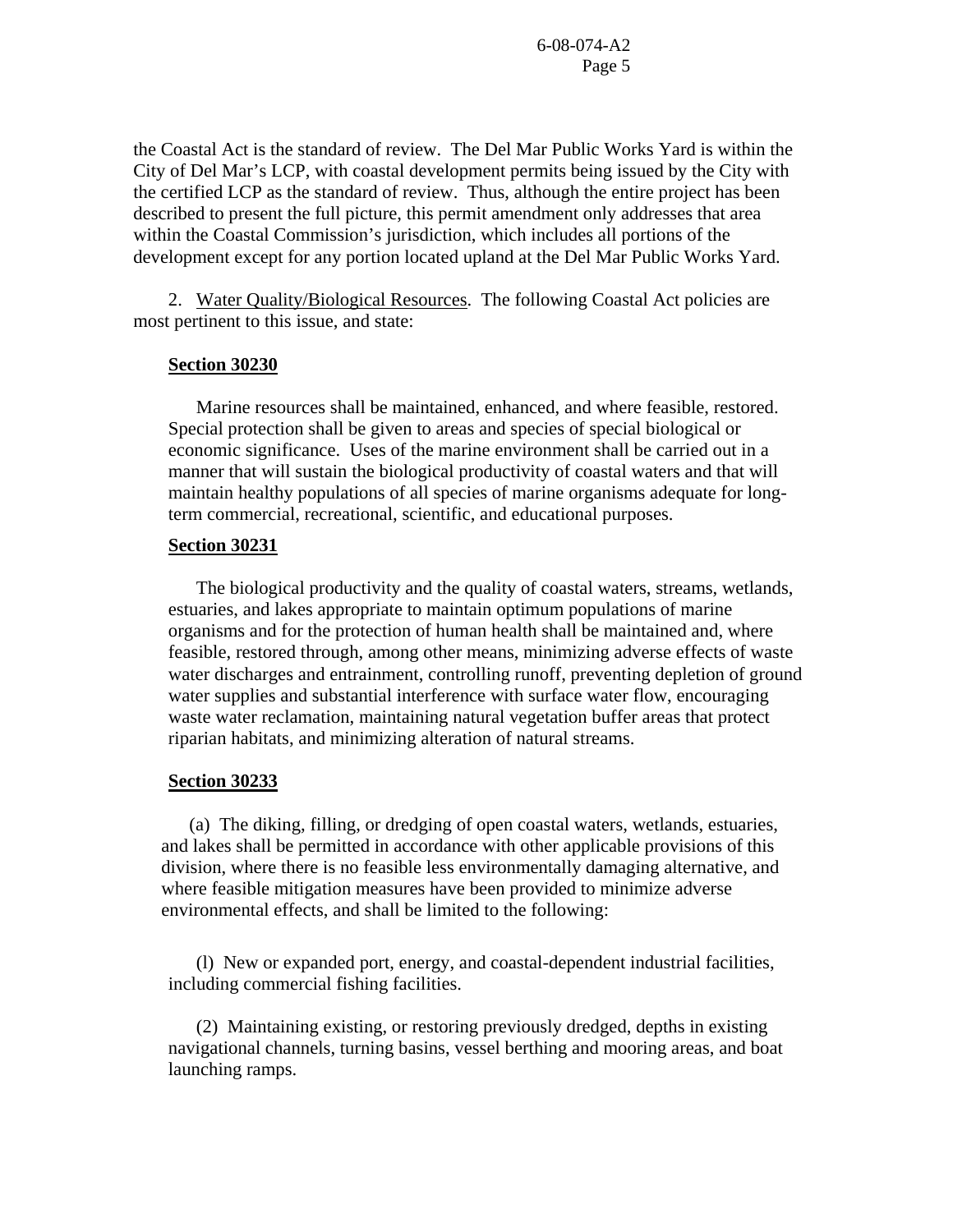(3) In open coastal waters, other than wetlands, including streams, estuaries, and lakes, new or expanded boating facilities and the placement of structural pilings for public recreational piers that provide public access and recreational opportunities.

 (4) Incidental public service purposes, including but not limited to, burying cables and pipes or inspection of piers and maintenance of existing intake and outfall lines. (Emphasis added)

 (5) Mineral extraction, including sand for restoring beaches, except in environmentally sensitive areas.

(6) Restoration purposes.

(7) Nature study, aquaculture, or similar resource dependent activities.

[. . .]

The applicant's existing sewer system collects sewage from the developed portions of the Fairgrounds (i.e., those portions north and west of Jimmy Durante Boulevard, including the existing race track, training track, and horse arena). It is then pumped to a sewage treatment facility through a sewer forcemain under the San Dieguito River. A newlybuilt pipe was bored beneath the river to replace the 35-year-old pipe that is the subject of this amendment request. The 35-year-old pipe sits only a few feet under the riverbed, and will be only one or two feet below the riverbed after dredging associated with the San Dieguito Restoration Plan commences in the winter of 2010. That dredging is intended to keep the downstream inlet open permanently and increase the tidal prism in the lagoon, and thus must be maintained at dredged levels. Because of the shallow depth of the preexisting pipe, it could even be exposed during the rainy season if heavy rains cause significant scouring of the river.

The newly-installed pipe is located between  $22 - 27$  feet below the riverbed after dredging, and is a minimum of 14 feet below the deepest level of potential scour. This significantly reduces the potential for pipe failure compared to previously existing conditions. Now that this new pipe is operational, the old pipeline is no longer in service. The initial plan had been to clean and plug that pipe and leave it in place, rather than remove it, since it was not then expected to interfere with the inlet dredging associated with the San Dieguito Restoration Plan. However, as the restoration plan moves forward on the ground, increased tidal action is occurring, and approximately 75 lineal feet of the old pipe has already been exposed. The proposed amendment would allow removal of the exposed portion of pipe, along with an additional 135 lineal feet of the pipe, which is currently buried, but could easily become exposed in the future. Only the northernmost portion of the old pipe will be left in place, as it is buried more deeply. The work will be done with a track excavator to remove the exposed 75 lineal foot portion, then to dig, break, and remove the remaining 135 lineal foot buried section. All debris will be disposed of at a legal landfill outside the coastal zone.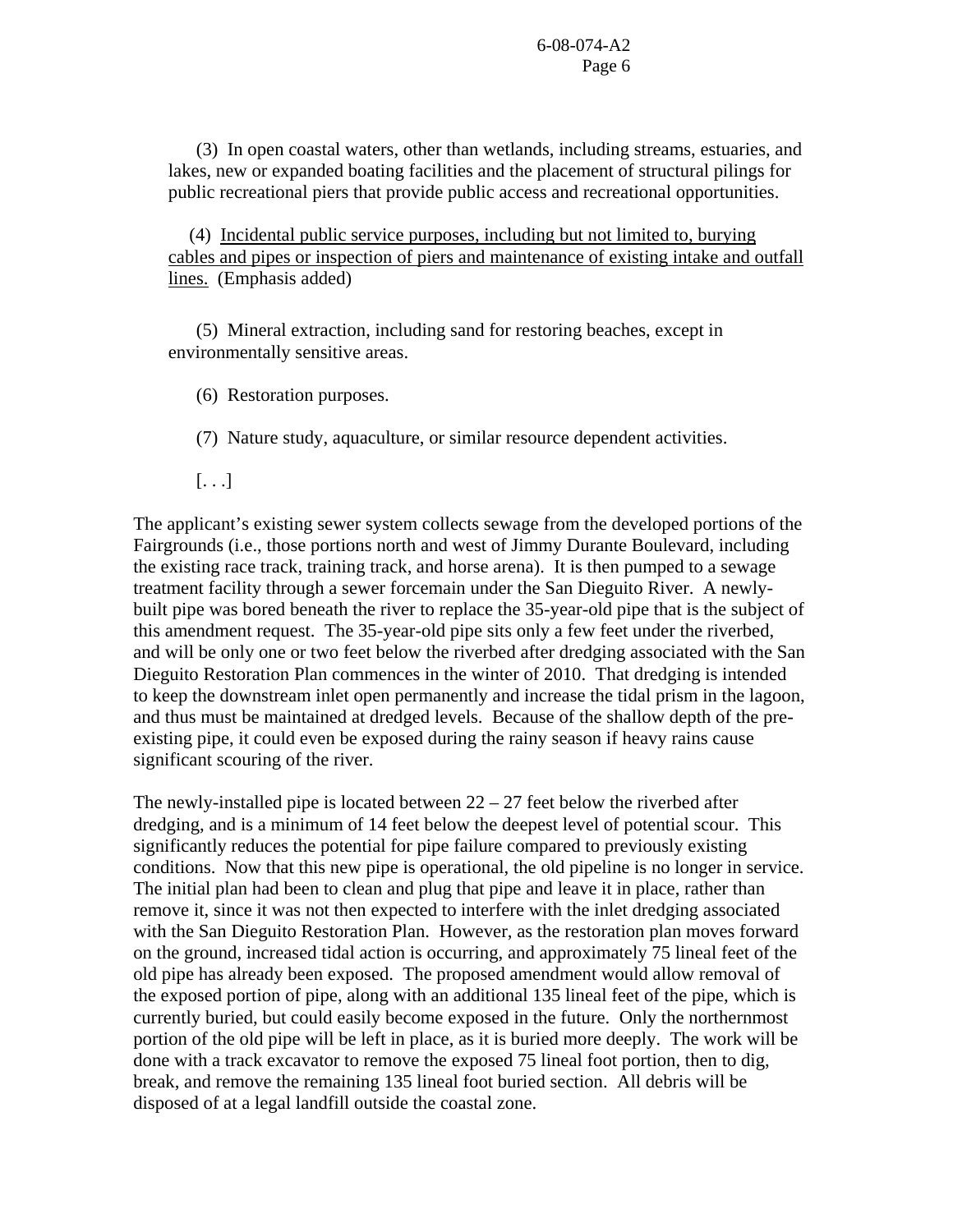As cited above, the Coastal Act requires that environmentally sensitive habitat areas be protected from the adverse impacts associated with new development. However, in this case, any potential impacts from removal of the pipe are expected to occur within the inlet dredging work zone, and have been calculated and mitigated pursuant to CDP #6- 04-088. Such impacts would be to open water only, as there are no nearby vegetated areas. In case any impacts should occur outside the restoration plan footprint, Special Condition #1 requires they be identified and mitigated. Therefore, although all impacts are anticipated to occur within the larger project footprint, the condition will insure that, should unexpected impacts occur elsewhere, they will be appropriately addressed.

The applicant submitted a construction BMP plan identifying the precautions to be taken to protect the construction sites from erosion. These are all contained in the plan referenced in Special Condition #2, which requires the applicant to implement the plan as proposed. The condition also advises that any changes to the plan must be reported to the Executive Director and may require an amendment to this permit. Similarly, Special Condition #1 provides the same reporting and potential amendment requirement for the project as a whole, not just the construction BMP portion.

### Incidental Public Purpose.

Section 30233 of the Act prohibits diking, filling or dredging of open coastal waters, wetland or estuaries unless it is for one of seven permitted uses. In addition, if it is one of the seven permitted uses, it must also be the least environmentally damaging alternative and must minimize and mitigate any adverse environmental impacts. In this case, the proposed project involves the removal of an abandoned pipeline, which has recently been replaced. The pipeline is within the restoration plan dredging footprint for the dredging already approved pursuant to CDP #6-04-088. The project does not involve any fill of coastal waters or wetlands. The subject project is to remove the pipeline, instead of leaving it in place, and is considered follow-up maintenance of the old forcemain consistent with Section 30233(a)(5) of the Act which allows for the proposed activity for an incidental public service project.

The pipe removal, however, is not part of the San Dieguito Restoration Plan, but is instead associated with the original permit to replace the pipe with one drilled under the river at significantly deeper elevations. The purpose of both pipes is/was to maintain sewage flow from developed areas north of the fairgrounds to a pump station south of the river, thence on to a treatment facility. Neither pipe actually collects sewage generated at the fairgrounds itself, which has its own collection and treatment facility. The subject plugged and abandoned sewer pipe is incidental to the sewage facilities as a whole, and has unexpectedly become an impediment to both navigation and to the approved dredging project that is part of the San Dieguito Restoration Plan. Therefore, removal of the old pipe is consistent with Section 30233 of the Coastal Act as an incidental public service improvement.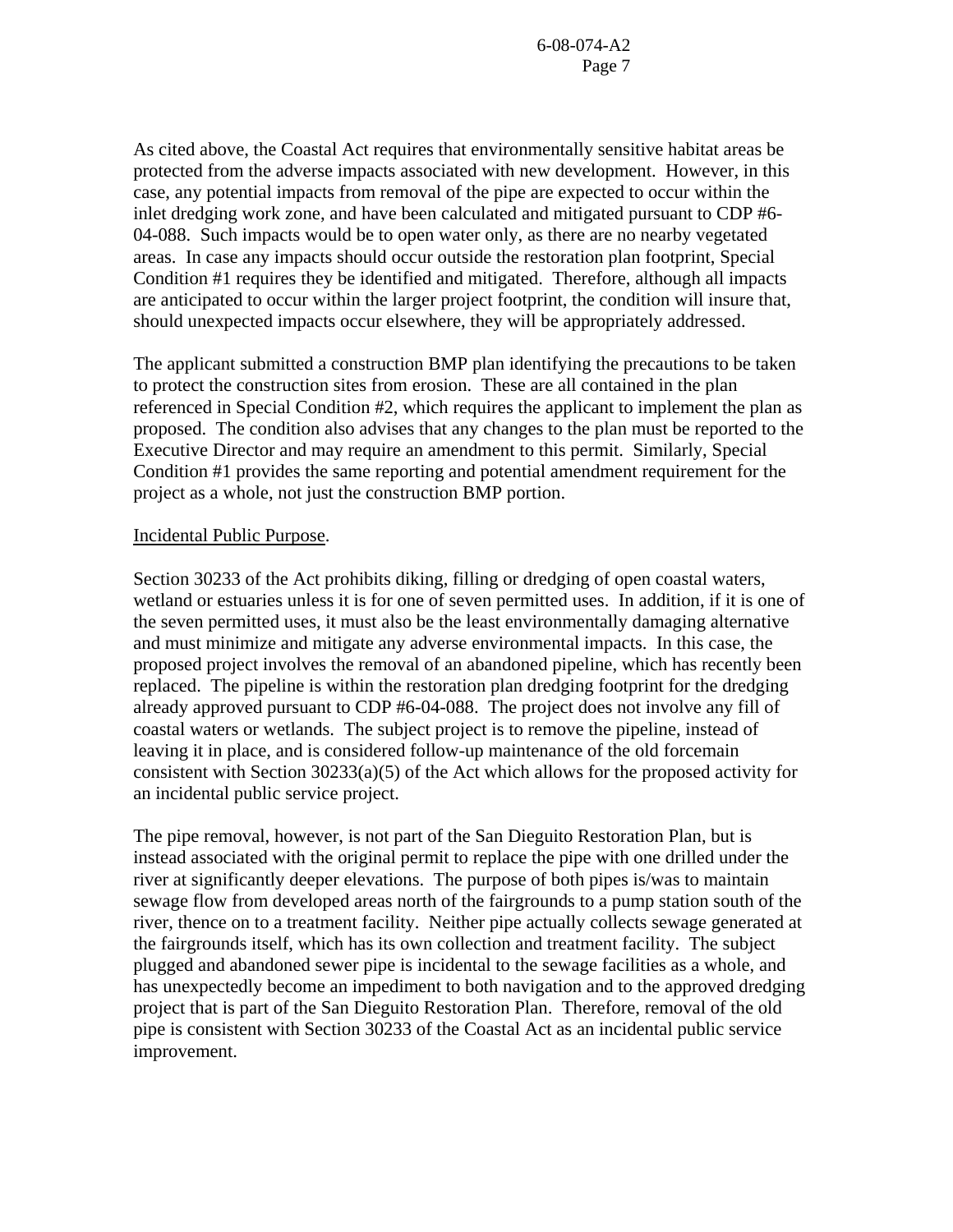## Alternatives.

Section 30233 also requires that the project be the least environmentally damaging alternative. In this particular case, the only options with respect to the now obsolete forcemain are either to abandon it in place or remove it. Although the Commission, as well as other regulators, had accepted the abandon in place alternative originally, now that the bottom of the channel is lowered through increased tidal action to the point where some of the old pipe is exposed, it is the opinion of all other agencies that removal of the pipe is now the best option.

In summary, the applicant has identified that the proposed development is necessary follow-up to the original sewer pipeline replacement project, as it addresses treatment of the pipe being replaced. The Commission thus finds that the proposed development is an allowable use under Section 30233. In addition, by removing the abandoned pipe, the proposed project represents a less environmentally damaging alternative to leaving the pipe in its current state, with exposure of more and more of the pipe over time the likely outcome. As conditioned, mitigation is required for any project impacts that may occur outside the footprint of the dredging operation associated with the San Dieguito Restoration Plan, as the impacts within this footprint have already been mitigated. Therefore, the Commission finds the proposed amendment, as conditioned, is consistent with Sections 30230, 30231, and 30233 of the Coastal Act.

 3. Geologic Stability. The Coastal Act contains policies to assure that new development provides structural integrity, minimizes risks to life and property in areas of high flood hazard, and does not create or contribute to erosion:

## **Section 30253**

New development shall do all of the following:

 (a) Minimize risks to life and property in areas of high geologic, flood, and fire hazard.

 (b) Assure stability and structural integrity, and neither create nor contribute significantly to erosion, geologic instability, or destruction of the site or surrounding area or in any way require the construction of protective devices that would substantially alter natural landforms along bluffs and cliffs.

The project involves the removal of approximately 210 lineal feet of abandoned sewer pipe. Although pipe removal will occur within open waters, the operation is designed to coincide with the dredging of the San Dieguito Restoration Plan, in a manner to avoid any impacts to coastal resources associated with development within the inherently geologically unstable coastal settings. Thus, the project as proposed and conditioned would assure stability and structural integrity, primarily because the sewer forcemain will be removed simultaneously with the far greater disturbance of the inlet dredging operation, which covers this specific site and much more. Therefore, the Commission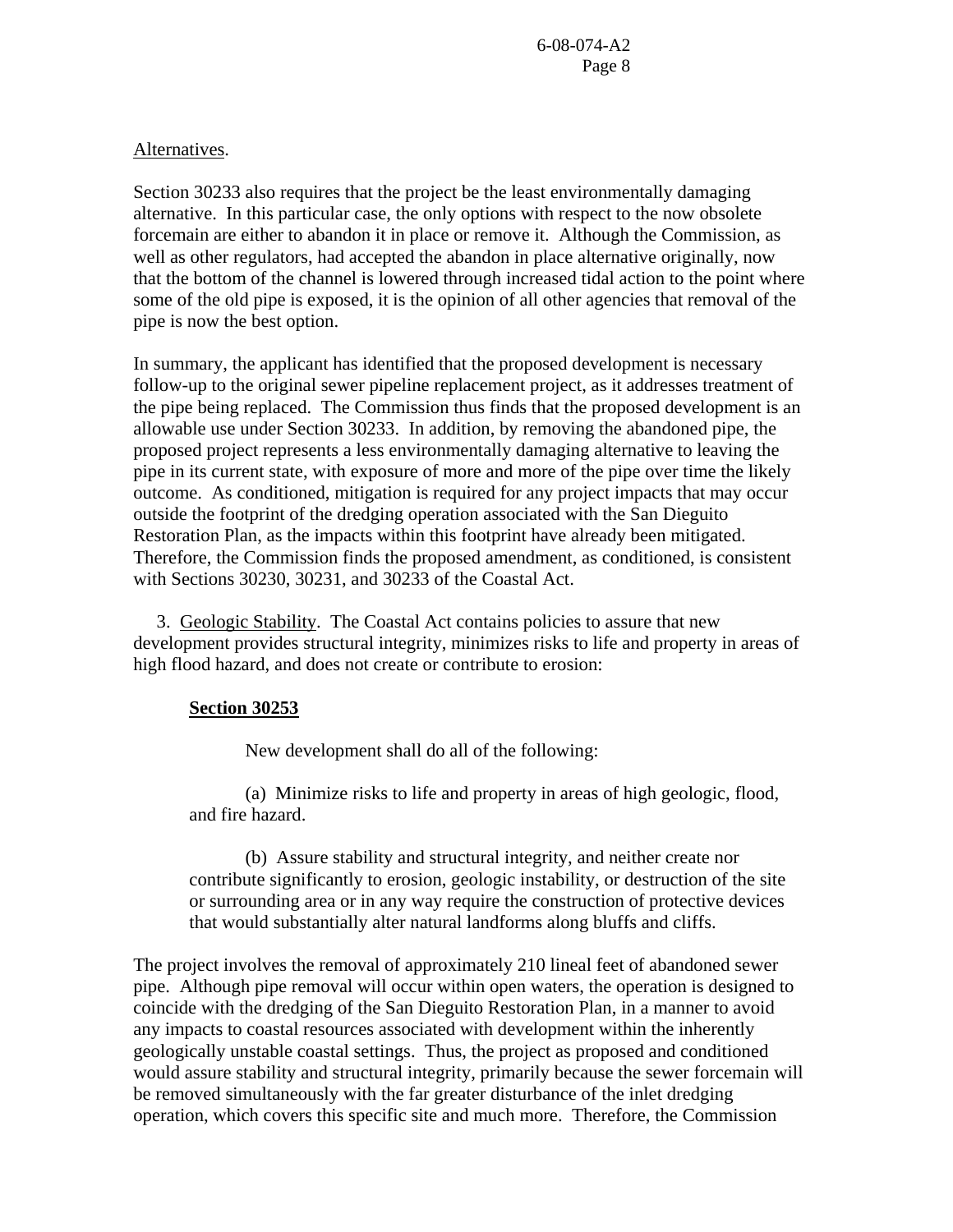finds the amendment as designed and conditioned would minimize risks to life and property in areas of high flood hazard and assure stability and structural integrity of the site and its surroundings, as required by Section 30253.

 4. Public Access and Recreation. The Coastal Act emphasizes the need to protect and provide for public access to and along the coast, and to provide low cost recreational facilities, particularly in new development projects. The following Coastal Act policies are applicable to the proposed development:

## Section 30210

 In carrying out the requirement of Section 4 of Article X of the California Constitution, maximum access, which shall be conspicuously posted, and recreational opportunities shall be provided for all the people consistent with public safety needs and the need to protect public rights, rights of private property owners, and natural resource areas from overuse.

### Section 30212.

(a) Public access from the nearest public roadway to the shoreline and along the coast shall be provided in new development projects except where:

 (l) it is inconsistent with public safety, military security needs, or the protection of fragile coastal resources,

(2) adequate access exists nearby, or,

 (3) agriculture would be adversely affected. Dedicated accessway shall not be required to be opened to public use until a public agency or private association agrees to accept responsibility for maintenance and liability of the accessway.

In addition, Section 30604(c) of the Coastal Act requires that a specific access finding be made in conjunction with any development located between the first coastal roadway and the sea, indicating that the development is in conformity with the public access and public recreation policies of Chapter 3. The proposed project will be located between the sea (San Dieguito River) and the first coastal roadways (Via de la Valle east to El Camino Real, then south and west through developed neighborhoods south of the river valley). Public access to and along the shoreline to the west of the subject site will be generally unaffected by the proposed development. However, the public does occasionally walk along the river within the Del Mar Fairgrounds property, and along a public trail north of the Del Mar Public Works Yard. The current amendment itself will not affect access on the north side of the San Dieguito River, but may result in closure of the trail adjacent to the Del Mar Public Works Yard, during the two days while the old pipe is being removed. Since this is being done in conjunction with inlet dredging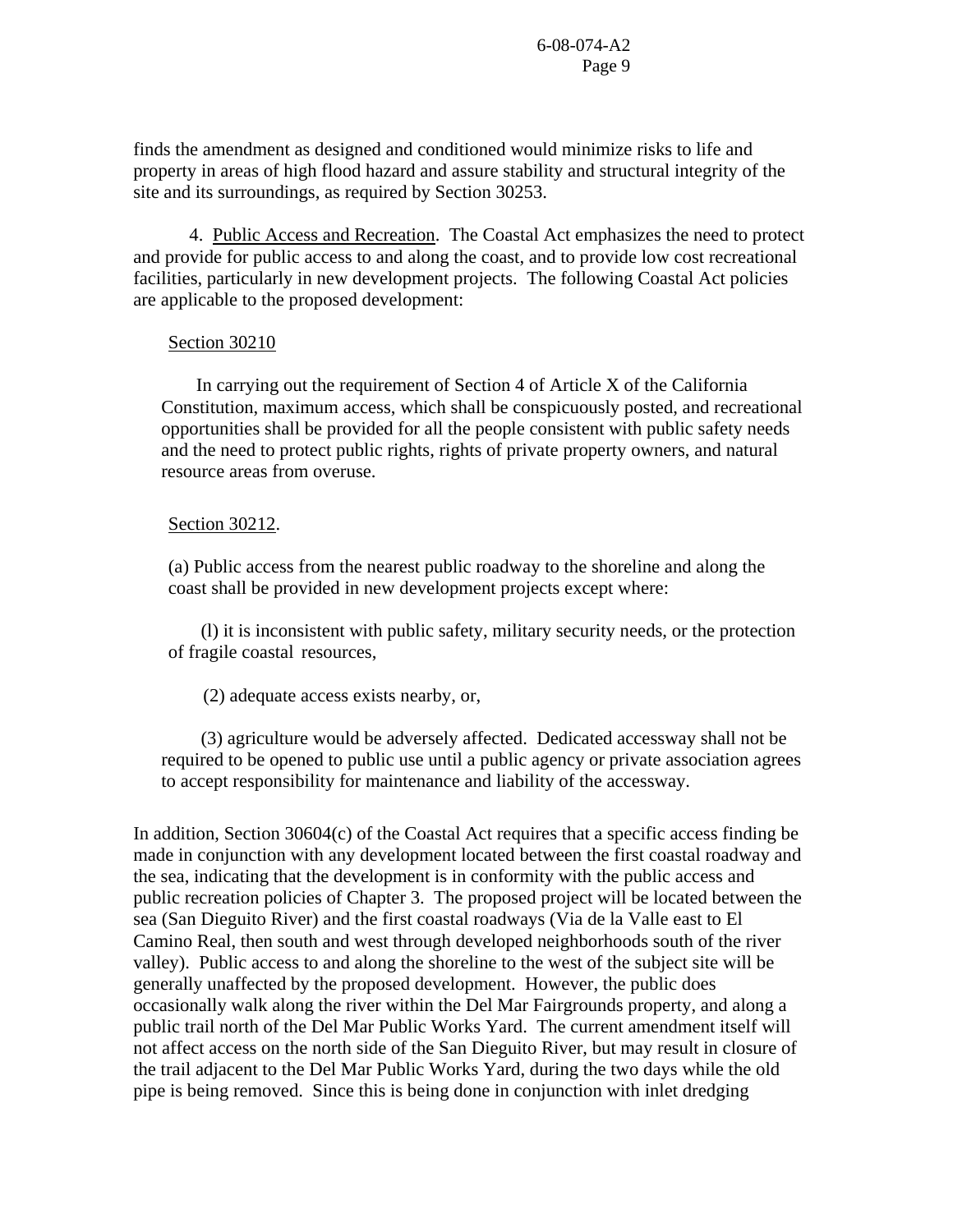authorized pursuant to CDP #6-04-088, other closures or delays may also occur due to that larger project.

In addition, adequate public access exists along the shoreline and elsewhere within the river valley. Therefore, since no permanent adverse impacts to public access will occur as a result of this project and adequate access currently exists along the shoreline, the proposed amendment is consistent with the public access and recreation policies of the Coastal Act.

5. Local Coastal Planning. Although the northern part of the project is in an area of original jurisdiction within the San Dieguito River, part of the work may occur on the south side of the river which is within the City of Del Mar's LCP jurisdiction, so that portion of the project is not approved pursuant to the subject amendment request. Any necessary coastal development permits, or permit amendments, for that portion will be addressed at the local level. The preceding findings have demonstrated that the proposal, as conditioned, is consistent with all applicable Chapter 3 policies of the Coastal Act. Therefore, the Commission finds that approval of the proposed development, as conditioned, will not prejudice the planning abilities of the  $22<sup>nd</sup>$  District Agricultural Association or the City of Del Mar.

 6. Consistency with the California Environmental Quality Act (CEQA). Section 13096 of the Commission's Code of Regulations requires Commission approval of Coastal Development Permits, or permit amendments, to be supported by a finding showing the permit or amendment, as conditioned, to be consistent with any applicable requirements of the California Environmental Quality Act (CEQA). Section 21080.5(d)(2)(A) of CEQA prohibits a proposed development from being approved if there are feasible alternatives or feasible mitigation measures available which would substantially lessen any significant adverse effect which the activity may have on the environment.

The proposed amendment has been conditioned in order to be found consistent with the Chapter 3 policies of the Coastal Act. Mitigation measures, including conditions addressing potential wetland impacts and water quality will minimize all adverse environmental impacts. As conditioned, there are no feasible alternatives or feasible mitigation measures available which would substantially lessen any significant adverse impact which the activity may have on the environment. Therefore, the Commission finds that the proposed project is the least environmentally-damaging feasible alternative and is consistent with the requirements of the Coastal Act to conform to CEQA.

<sup>(</sup>G:\San Diego\Reports\Amendments\2000s\6-08-074-A2 22nd District forcemain removal stf rpt.doc)